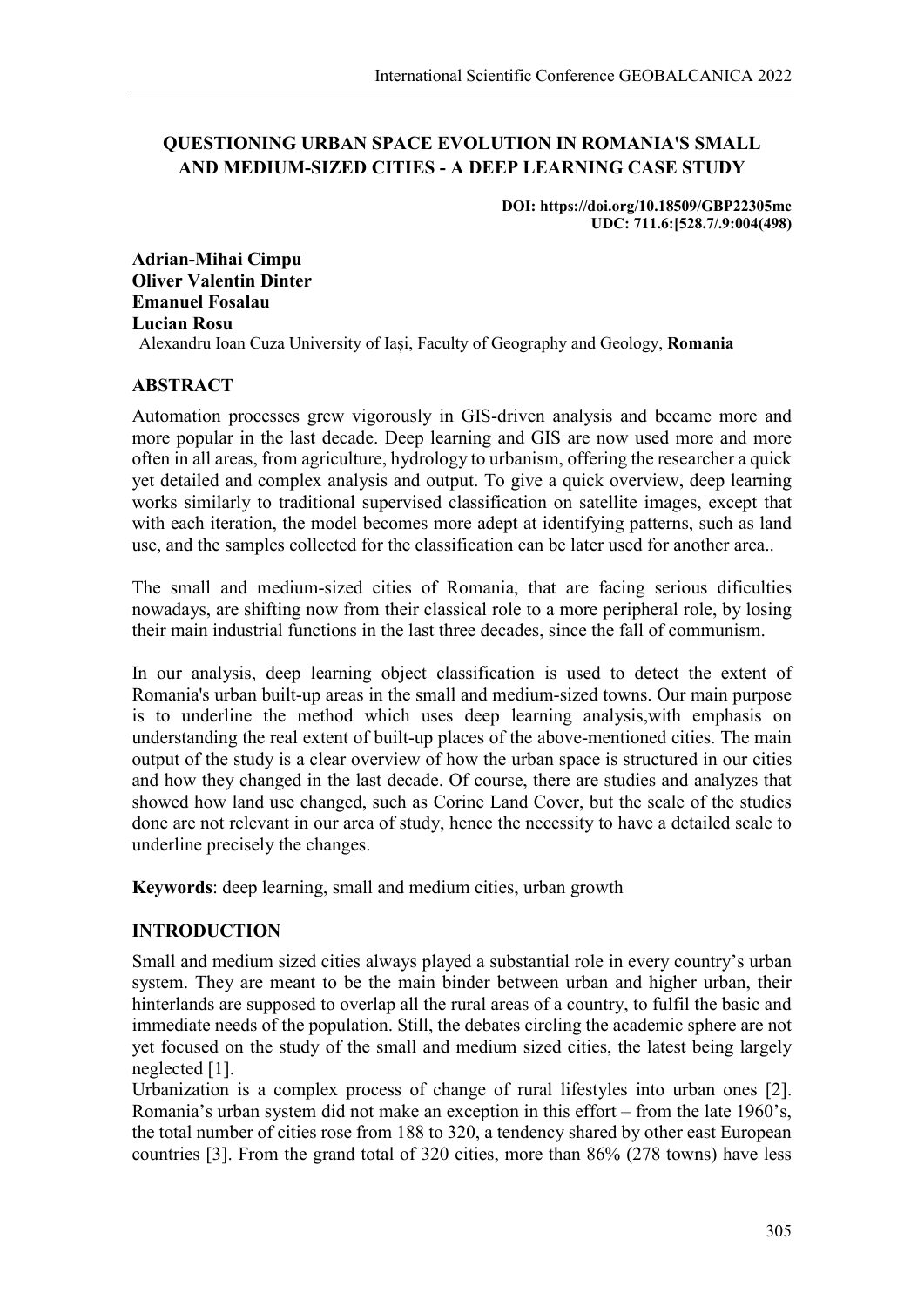than 50.000 inhabitants – according to the 2021 National Statistical Institute, counting in our analysis as small and medium sized.

Over the last three decades, Romania's transition from a centralized to a market economy has resulted in a significant chaotic reorganization of urban land use, facilitated by the phenomena of urban sprawl with hardly any regulation. As a result, scholars and policymakers must work together to better understand the spatial evolution of these cities, which serve as a cornerstone for integrating rural space with urban functionality.

Previous papers regarding the urbanization process [4-6] showed that the phenomenon integrates four stages – urbanization and suburbanization in the growth process and desurbanization and reurbanization. Mostly, this classification is used the Functional Urban Areas (FUAs) but in Romania's context, more than half of our cities fall in the hinterland of regional cities (more than 50.000 inhabitants).

Hence it is crucial to understand if there is a causality between proximity to a big city and urban space evolution of our small and medium-sized cities and if the growth is not caused by the suburbanization phase of a FUA.

# **DATA AND METHODS**

One would argue that in order to measure the spatial extent of a city during a given period of time, is it enough to only look at the % of the urban sprawl but to fully underline the extent of space evolution in our small and medium sized cities, we have to take into consideration a broader number of indexes and methods. Our paper uses both statistical data, such as population dynamic, the rate of urban sprawl growth but most important, satellite imagery.



**Figure 1** - Phases of the methodology

As the above figure states, our methodology consists of three main steps: 1. data collecting, in which we obtained all our data and indices that we used for our analysis, 2. gathering samples for later training our deep learning model to detect changes and the last step, 3. A100nalysis of the results and detailing of a case study to have a better understanding of the outcome of our work.

The period of time chosen was 2010-2018, due to the availability of data, time consistency varying for satellite imagery due to the duration of a full flight to be completed ( +- 1 year differences for the full surface of Romania).The data regarding the population dynamic was extracted from the National Statistical Institute of Romania in the interval stated earlier and the rate of urban sprawl growth was extracted from Copernicus Land Monitoring Service for our cities. There are also some limitations regarding the data used – the changes in land use provided by Copernicus Land Monitoring are mapped only if they are larger than 5ha, so it may be difficult to have mapped all the changes for a small community.

In order to minimize the errors that can show up from the indexes collected, we use our deep learning model to fully identify the constructions that rose in our chosen period of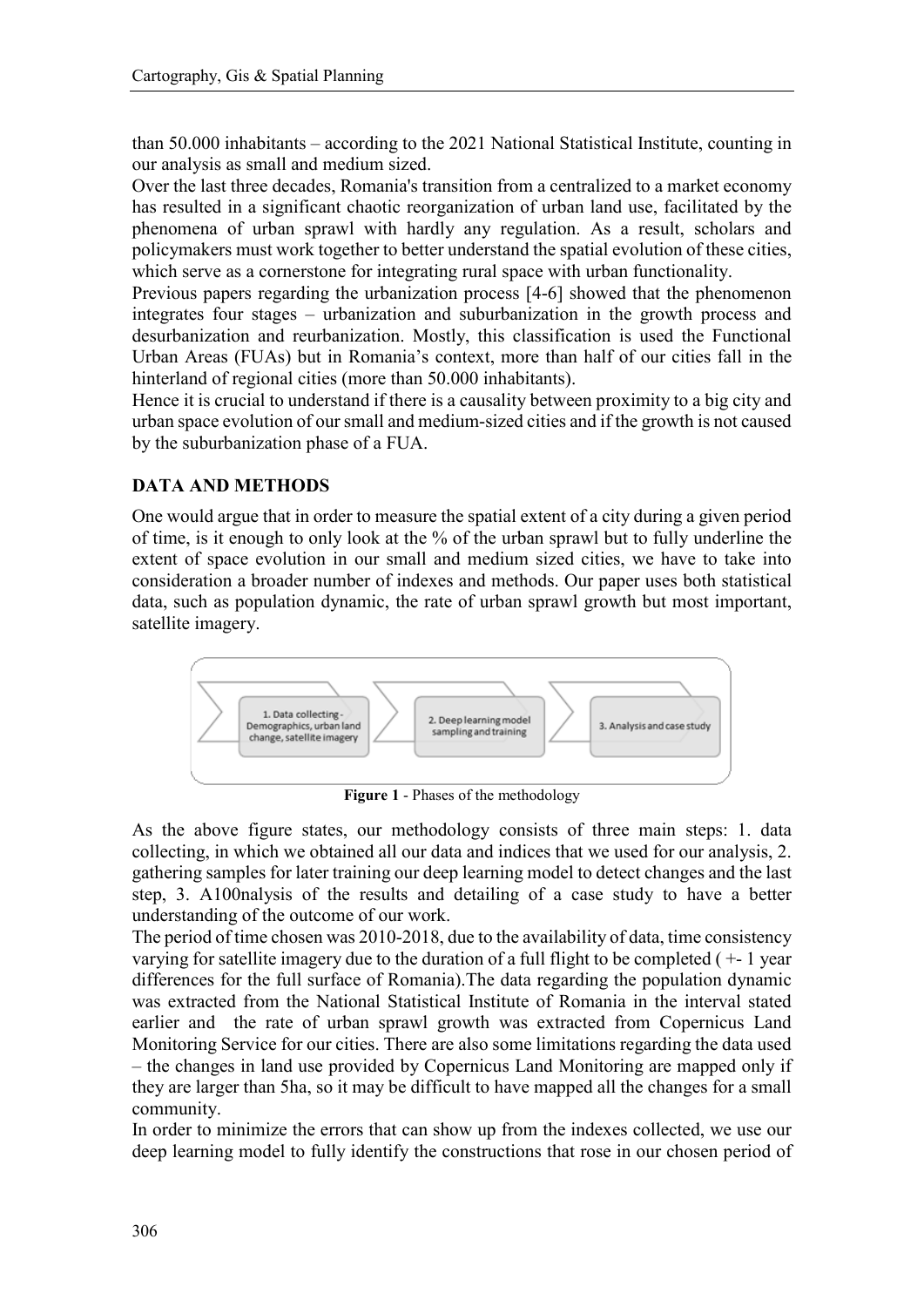time. For this particular case, we used Mask R-CNN, a Convolutional Neural Network (CNN) and state-of-the-art in terms of image segmentation and instance segmentation, used mainly for object detection that has two outputs for each candidate object, a class label and a bounding-box offset [7] that fits best our purpose.

There have been some previous papers that used the same methods regarding the deeplearning model, varying from general land-use classification [8], housing [9] and other applications [10][11]. The vast majority of papers cover overwhelmingly physical geography subjects so is it paramount to try to cover our field of study.

Our deep-learning model was trained with the help of around 2000 samples, taken from both 2010 and 2018 images with 0,5m pixel dimension to accommodate changes of color given by different seasons in which the images were collected. The backbone of the model chosen was RESNET50, the resolutions of the chips (the samples collected) being 224x224 pixels. For the number of trainings carried out by our model (7) we managed to obtain a confidence score of roughly 85%, the model stopped itself when there was no more improvement left. [Figure 1].

**Training and Validation loss** 



Average Precision Score: {'Cladiri': 0.8493671768240431} **Figure 2** – Snapshot of the model metrics showing the batches processed and the average precision score

The samples collected for our model were grouped into a single class, called buildings which incorporated both building blocks and individual houses, so our model can identify only the buildings that are intended for living. All the data collecting and deep-learning analysis was carried out with ESRI ArcGIS PRO.

The main purpose of our study is to  $-1$ ) find is there is any correlation between population dynamic and urban space growth rate to see if the process is indigenous or exogenous, 2) how much of the urban space growth rate is given by the living space and 3) what category of cities registered the most growth in the period of time chosen.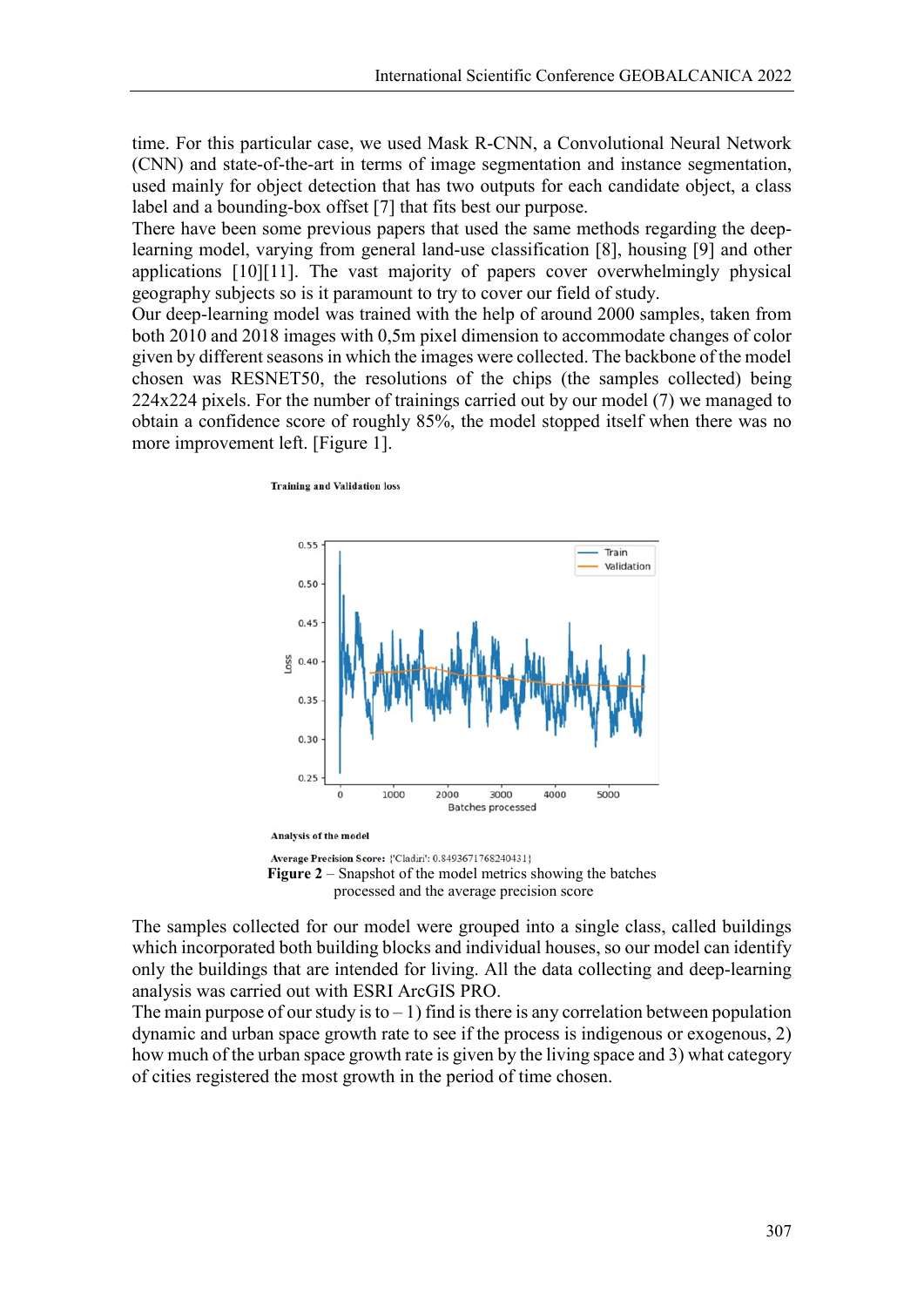#### **RESULTS**

Looking up to Romania's demographics for the last 15 years, there was a constant decrease in terms of population both for small and medium-sized towns and the other bigger cities. In percentages, our cities lost roughly 5% when it comes to residents [Figure 2] but gained an overall 6% increase in built-up areas [Figure 3]. The logic would dictate that the expansion of the built-up areas is sign of urban development, but it cannot lack the demographic raise in numbers.



**Figure 3** – Demographic dynamic between 2003 – 2018 of small and medium-sized towns. Source: National Institute of Statistics1\*



**Figure 4** – The dynamic of built-up areas in small and medium sized towns (2010-2018) Source: Copernicus Land Monitoring Services2\*

In order to underline our main goals of our paper, we ran a series of regression analyzes to try to find a link between our indices. Our dependent variable was the urban growth rate and we confronted it with population dynamic and travel distance to a higher ranked city. First, we carried out the regression among all of our cities and in both cases, with 95% confidence, we found little to none causality between the beforementioned data, the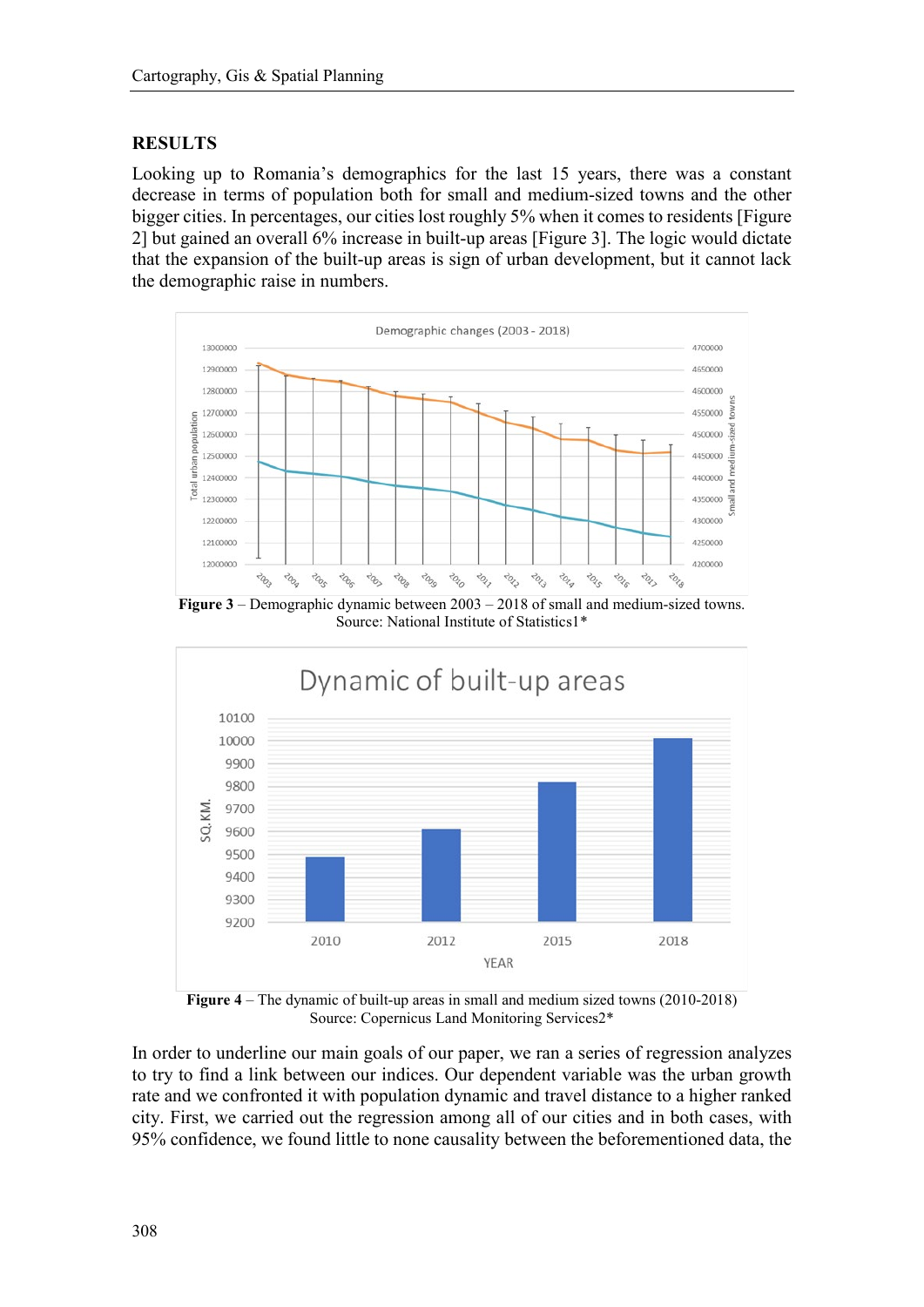Multiple R resulted was 0,44. Second, we narrowed our analysis to the sattelite cities of Bucharest, finding even less causality, with a Multiple R score of 0,42.

In our case, it is arguable that one general measurement fits all of the 278 cities or even 8 cities, that is why we have to apply a bottoms up approach to best describe the local context. Thus, we selected a city that scored an increase in population and built-up areas in the last 15 years.



**Figure 4** – Old buildings and new buildings in the city of Chitila.

The city of Chitila is one of Romania's latest cities, which was a rural commune until 2005. It is one of Bucharest's satellite cities, being only 9 km away from the capital city's center. According to our data, the city had an increase of 31% in population and around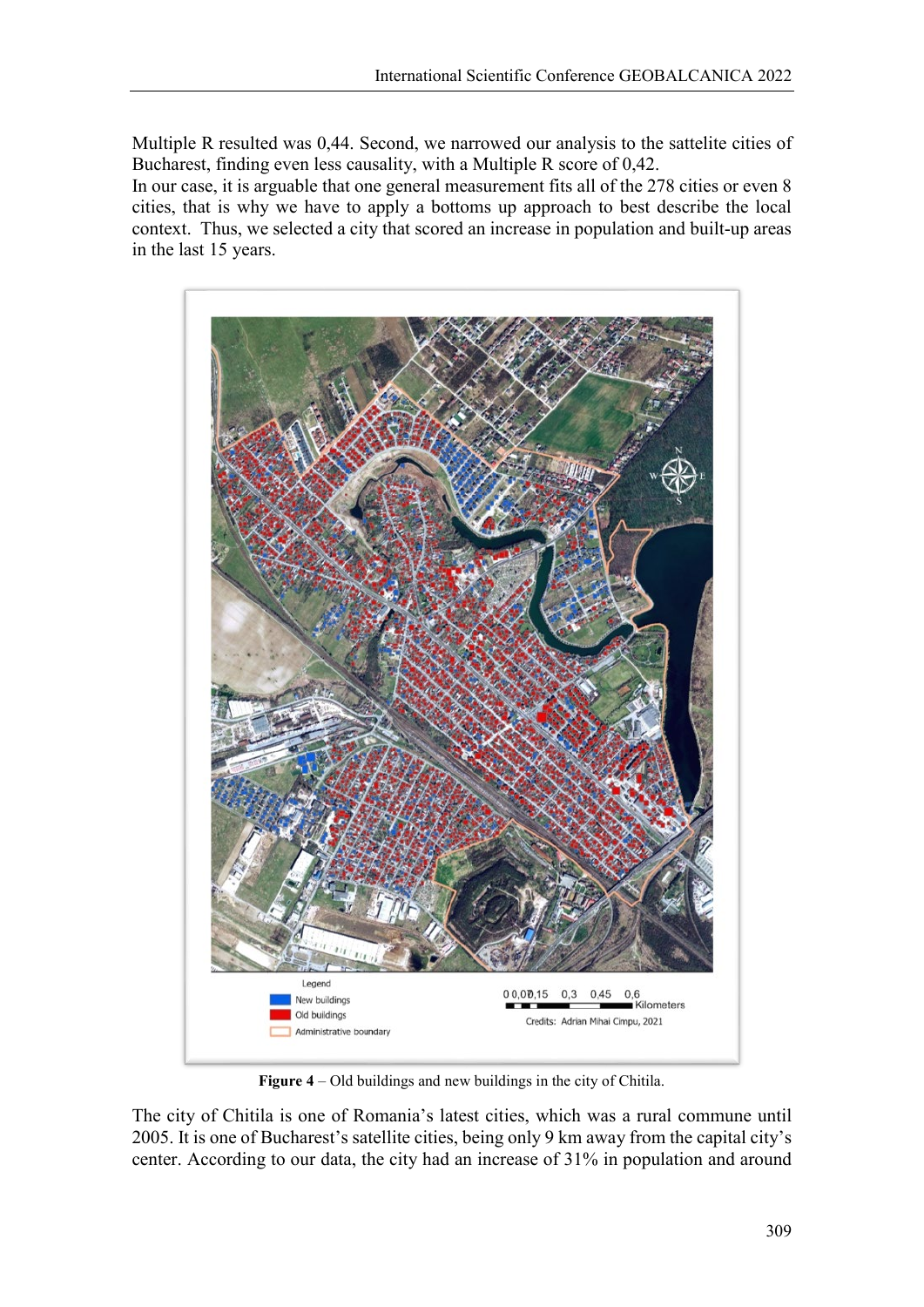38% increase in built-up areas. It is common that a sattelite city of one metropolis to actually act as a typical neighborhood, going by the name of commuter town or exurbs [12][13]. This typology of city is less probably to develop its own industry or a dense network of services turning the focus to expand urban sprawl, both individual and collective housing. Altogether, in our opinion, this is the propitious setup to further investigate if there are strong correlations between the factors investigated.

As a last part of our analysis, we ran our deep learning model that was trained to identify housing buildings from both 2010 and 2018 images, the main output being the boxes that frame the buildings. In the map above [Figure 4] we mapped the buildings that were identified through our analysis. The ones colored with red, as the legend of the map says, are the buildings found by 2010 and, on the other hand, the blue color highlights the new buildings that were built by 2018. There is a clear demarcation between the old urban core which lies on both parts of the main road that connects the city to the country capital and the new communities that rose like suburbs of the city, in the south-western and northern outskirts of the city. There are also some interstitial spaces that were filled during this period of time, furthering the densification of the city.

In quantitative terms, the housing surface increased with nearly 21%, from 2721 buildings in 2010 to 3356 in 2018, the biggest majority of them being represented by individual houses grouped in new neighborhoods. We strongly believe that in this case, the proximity to Bucharest heavily influenced population growth and urban space evolution. As we mentioned in the beginning of this chapter, in the evidence of Copernicus Land Monitoring Service the city of Chitila had registered a growth of 38% in built-up area. As our results mentioned more than half of this percent is represented by housing buildings

# **CONCLUSIONS**

The transition from a centralized economy and authoritarian regime to a market economy and democracy in Romania was swift and brutal, accompanied by dramatic changes in the social and economic environment that had a significant impact on the spatial evolution and transformation of small and medium city spatial structures.[14]

Urban space evolution can be sometimes difficult in terms of choosing the right scale of study, data and methods. As we saw earlier, the data available can not describe the local context and it is necessary to adapt our framework to find out the precise numbers behind the situation.

Regarding the deep learning procedures, there are of course advantages and disadvantages: the main advantages consist of the versatility of the deep learning model, that can perform better and better by each iteration, it can work with any type of images, but most importantly is the most precise and cost-effective technique that it is known by this moment to rapidly identify structures from satellite imagery. We should also name the disadvantages of using deep-learning, that can come along with using the technique. The procedures require technical proficiency, it is resource consuming (both time and hardware) and lastly, can underperform when the satellite imagery has different color palettes, being highly required to pre-process the imagery data.

As we saw from the results, the city of Chitila had registered quite a significant urban expansion in just 15 years. It was quite clear from the beginning that increase in population and proximity to Bucharest would generate a higher demand on the real estate market, the future-urban spaces being a great future perspective. We should also underline the fact that, as a former rural community and part of a county that was formerly known as the Agricultural Sector of Bucharest, the city had vast fields that were occupied by